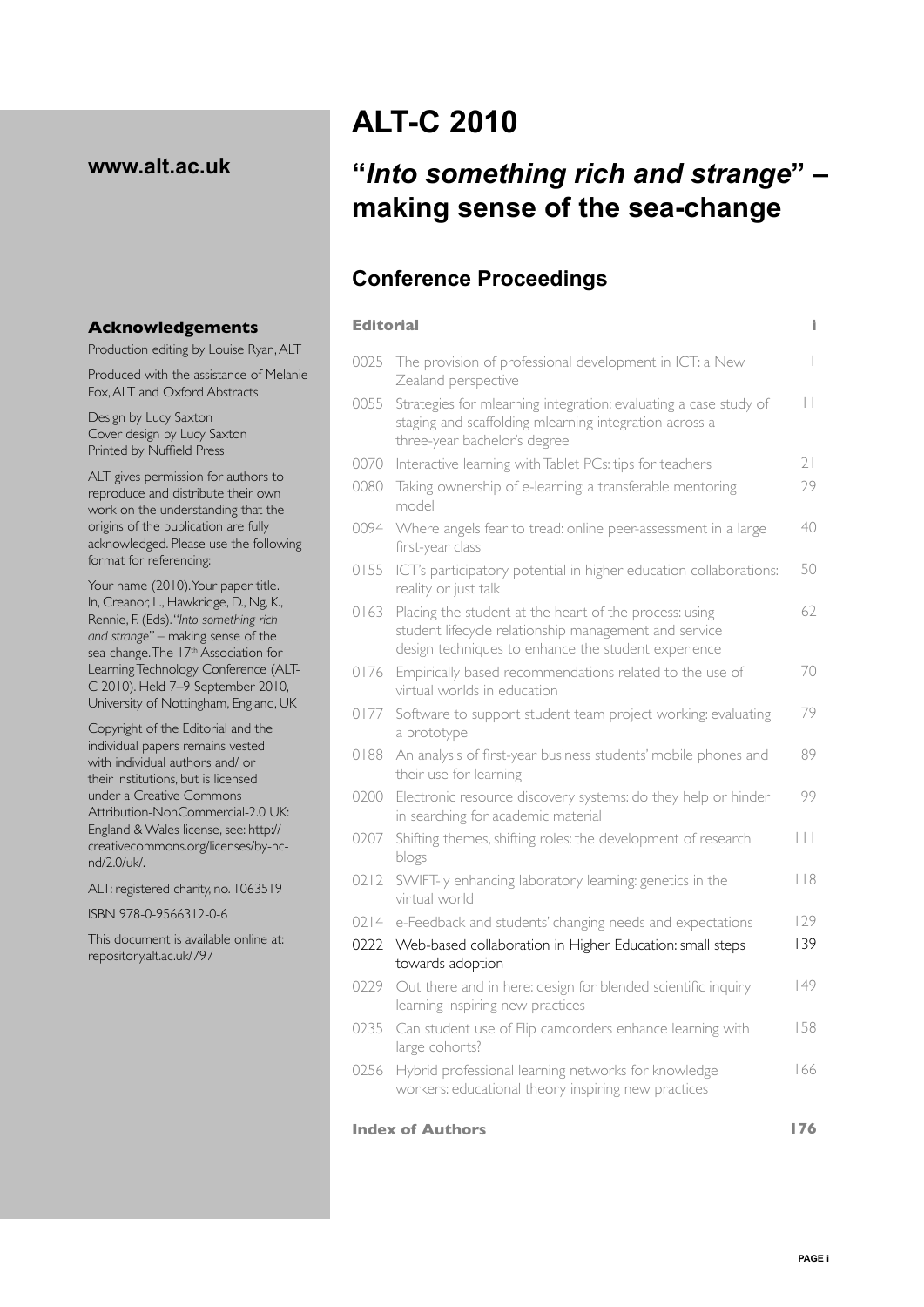## **0222**

## **Web-based collaboration in Higher Education: small steps towards adoption**

Tim Neumann1, Caroline Bell², David Flanders<sup>3</sup>, Kit Logan1, Sarah Sherman<sup>4</sup>, Nick Short<sup>2</sup>, Kim Whittlestone<sup>2</sup> |<br>1 ondon Knowledge Lab, 23-29 Emerald Street, London WC1N 3OS, <sup>2</sup>Roval Veterinary College, University of London Knowledge Lab, 23-29 Emerald Street, London WC1N 3QS, 2 Royal Veterinary College, University of London, Royal Veterinary College, Royal College Street, London NW1 0TU, 3 JISC Executive, Brettenham House (South Entrance), 5 Lancaster Place, London WC2E 7EN, 4 The Bloomsbury Colleges, University of London, Royal Veterinary College, Royal College Street, London NW1 0TU | t.neumann@ioe.ac.uk, d.flanders@jisc.ac.uk, k.logan@ioe.ac.uk, s.sherman@bloomsbury.ac.uk, nshort@rvc.ac.uk, kwhittlestone@rvc.ac.uk

This paper reports on the early adoption phase of Google Docs as a web-based collaborative tool across six institutions in a concerted effort. The adoption approach was based on a custom framework in order to focus on users and their actual needs, and the adoption was driven by a small project team as opposed to institutional managers. This study therefore reports on suitability and value of the custom framework and on issues of innovation adoption originating from the institutional periphery.

Users were reporting a high satisfaction with the tool, and findings show that the use of the tool enhanced collaboration significantly, in turn improving the quality of student learning. The main concern of this paper, though, is the evaluation of the custom adoption framework. This framework is based on the idea of not overwhelming users, instead introducing small, gradual steps with a technological innovation that is appropriate for their needs. Based on a review of existing adoption models, we attempted to address common issues of individual-based adoption models in our given context.

Overall, the framework was successful but needs adaptation. Concepts such as technological gaps do not always align to user perceptions. With some suggested adaptations, though, this framework can be used in similar scenarios.

Keywords: *changing tools, collaboration, Web2.0, uptake, adoption, innovation spread*

## **1. Introduction**

This paper reports on the early adoption phase of web-based collaborative tools across six institutions in a concerted effort. The adoption approach was based on a custom framework in order to focus on users and their actual needs, and the adoption was driven by a small project team as opposed to institutional managers. We report on suitability and value of the custom framework and on issues of innovation adoption originating from the institutional periphery.

The motivation for the project was born out of the ambition to promote the use of innovative technology beyond a small group of early adopters and prepare the average user, be it a lecturer, student, administrator or researcher, for realising the benefits of new technological developments in the area of web-based collaborative tools. We therefore deliberately selected Google Docs as a tool whose use incurred no additional costs to users or their institution. Google Docs is a suite of three web-based office applications: a word processor, a spreadsheet application, and a presentation tool. Google Docs is accessed and operated through a standard web browser and has collaborative functions built in, allowing multiple authors to edit one document at the same time. The functionality of Google Docs complemented current institutional services, the tool displayed a potential of future integration with existing infrastructure, and it was identified as a good example of typical emerging functionalities. Also, users would be able to continue using this tool beyond the project lifespan, thus turning the study into a real-life scenario and potentially an actual adoption.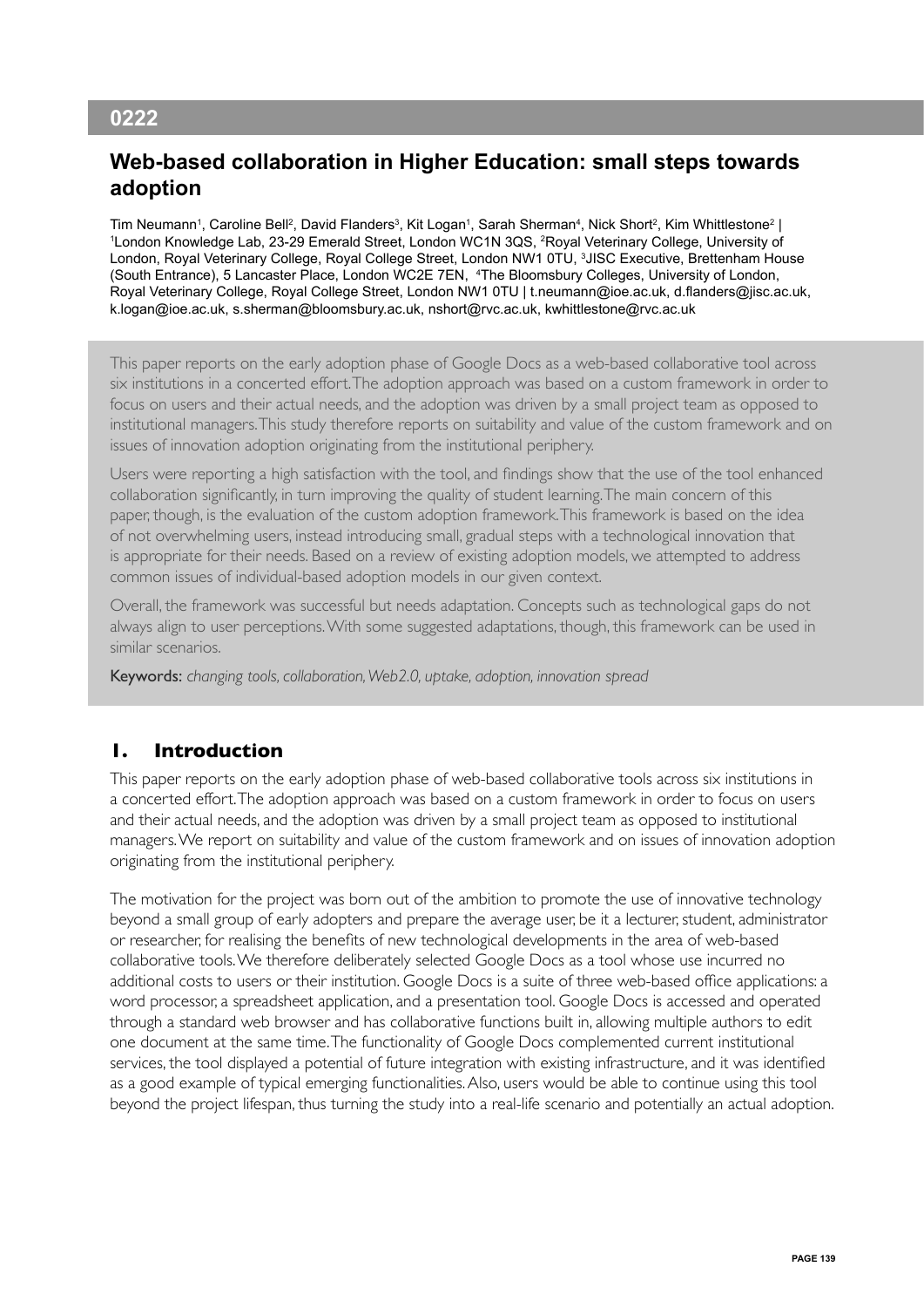We pursued two main aims during the study:

1. Introduction of collaborative web-based tools to enhance current practices:

 This project aimed to help bridge gaps in the technical skills of our users, and to illuminate the impact of collaborative tools on the practice of various stakeholders at Higher Education Institutions (HEIs).

2. The trial of our adoption framework and its evaluation:

 We created our own adoption framework, building on existing work but adapted to our specific needs. This project provided an opportunity to apply this framework in practice and test its potential for similar initiatives.

## **2. Background**

This section explains the thinking behind the project ideas and locates our activities in the relevant field by making links to appropriate literature.

#### *2.1 The need for collaborative tools*

Lifelong learning is one of the most important skills to master, and one of the vital functions of HEIs is to help students grow and develop by keeping up to date with new learning methods and styles, catering to the learning experience of all individuals and addressing their individual needs. It makes sense for education at all levels to move towards greater use of collaboration, which according to Beckman (1990) has many advantages. These include reducing the stress of working alone for long periods of time, greater achievement through discussion of issues by people with differing opinions and making tasks appear less daunting by providing a collaborative environment. Learners also report that learning is more enjoyable when applications are user-friendly and when working in groups that are socialising. Franklin and van Harmelen (2007), too, stress the value of group work and social constructivism in developing effective teaching and learning environments.

But there are more advantages to collaboration. Diana Laurillard's Conversational Framework (2002) for example highlights the value of collaboration to the learning process because it addresses vital feedback loops that help learners engage more deeply in refining their reflections and actions. Collaborative tools such as Google Docs can address large parts of this process: they can be appropriate for learning through inquiry, discussion, practice, collaboration and production and thus provide rich opportunities for engagement. The important issue, though, is to use these tools in appropriate settings and embed them in practical teaching strategies. These two aspects are at the core of our custom adoption framework.

Collaborative tools need not be restricted to learning. In other sections of HEIs, people co-operate on a range of activities, including administrative and research tasks. One significant feature of recent web-based tools is their ability to bring such different users together through collaborative working practices; however, one barrier to using technology, especially innovative technology, is the skillset of users: Marc Prensky (2001), for example, sees a generation conflict between digital natives and digital immigrants. But the new generation's confident use of technology, including multi-tasking, flexible and independent working, often does not sit comfortably with other users' more limited technical abilities, creating a challenge for institutions that want to adapt to learning and working styles fostered by new technologies (Dede 2005) to capture their benefits.

Interestingly, Prensky himself (2009) now advocates looking beyond his digital native typology and focusing on the development of Digital Wisdom to prepare ourselves for the future and not end up on the wrong side of an increasing digital divide. We argue that collaborative tools could go some way to helping users along this way, bridging the skills gap to some degree. Our project therefore sought to exploit this opportunity by identifying Google Docs as a tool that is simple enough to be used and shared by all stakeholders, because of its similarity to familiar less collaborative desktop-based tools. The addition of a web-based collaborative component would thus facilitate a small-step approach to becoming more confident with innovative technologies.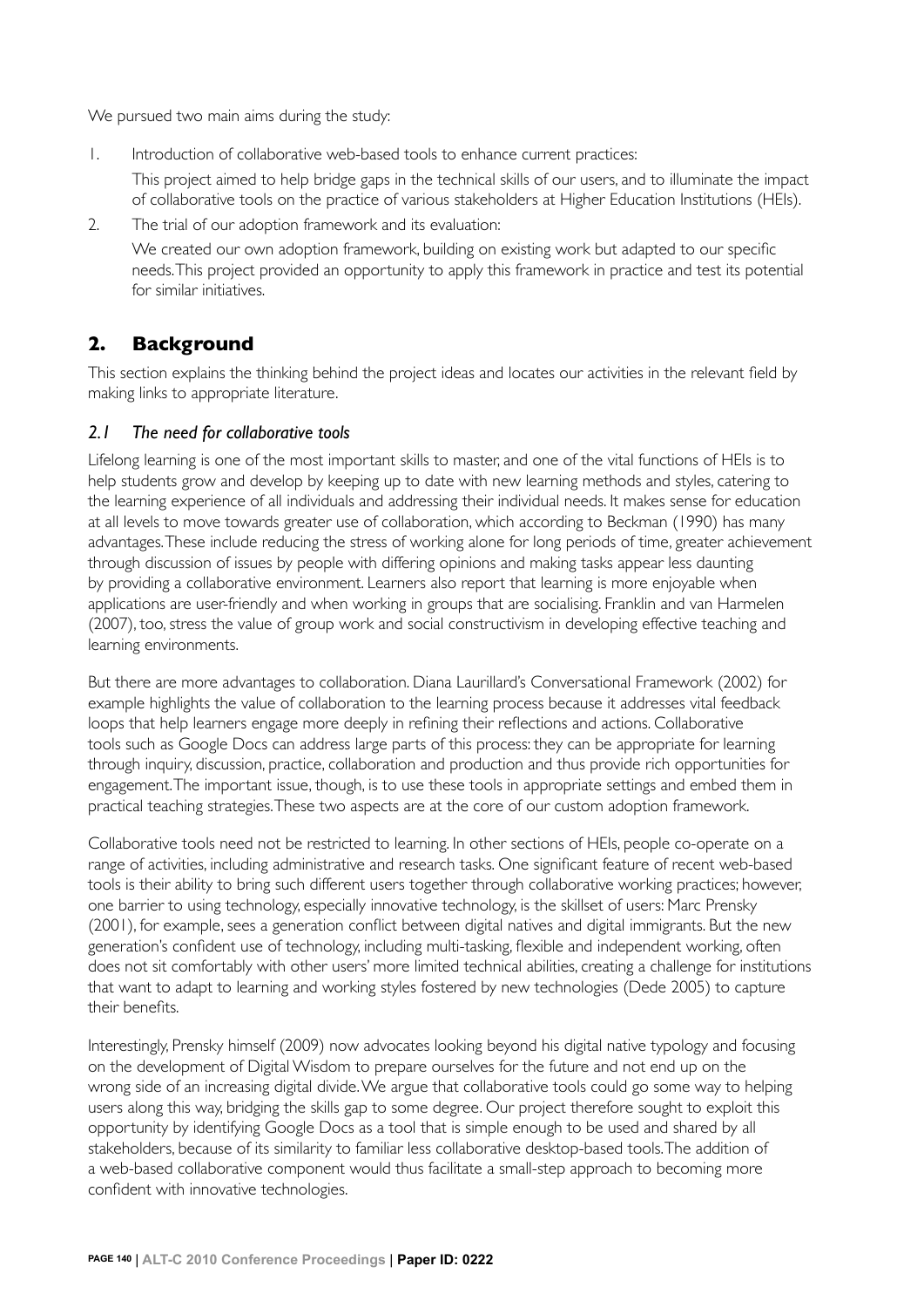## *2.2 Innovation adoption*

This section provides a background on existing research on innovation adoption that is relevant to this particular context.

In a substantial review of literature, Tornatzky et al. (1983) distinguish and discuss different innovation adoption process models, based on the observed assumption that innovation is a "process of many discrete decisions and behaviours that unfold slowly over time", which "involves social units at many different levels of aggregation" (Tornatzky et al. 1983). Innovation adoption can therefore comprise developments that are not always overt acts and that may proceed outside of the organisational consciousness (Eveland, Rogers, and Klepper 1977). A non-overt innovation adoption process, once identified, will thus face at some point the challenge of making itself known within the organisation.

The general models of innovation adoption processes are, according to Tornatzky et al. (1983), technologysource-centred models, which view the process from the perspective of the technological development, and user-centred models, which focus on contextualised applications and tend to start where the sourcecentred models end. The user-centred models can be further distinguished between organisation-based and individual-based models, depending on the focus of the analysis. The perspective adopted in this study is that of individuals at the early stages of a technological innovation adoption process. This is because we were working with a low number of volunteers, which hardly represents an organisaion-driven adoption.

The most widespread individual-based innovation adoption model is that of Rogers (2003). Based on a very substantial research analysis, he suggests the following five main stages of an adoption process, although he acknowledges that more or fewer stages may exist:

- 1. knowledge,
- 2. persuasion,
- 3. decision,
- 4. implementation, and
- 5. confirmation.

Other models (Hall 1973; Hamelink 1984; Havelock 1973) are conceptually not too dissimilar to Rogers' model, which was originally developed in the 1960s, and can be mapped with some variation onto his five stages.

This paper does not examine a complete organisational adoption process; instead it looks at initial contributing factors. This is what Rogers does by explicitly attaching his stages to a decision process, which he frames within prior conditions such as *previous practice, felt needs/problems, innovativeness and norms of the social system.* These are helpful prompts and therefore used as guiding ideas in this study, although in an adapted from. Adaptation is particularly important as Damanpour (1991) warns that innovation adoption process models should not be one-dimensional and not disregard organisational influences, as these influences will impact on the actions of an individual, who is always a part of and interacting with the organisation itself (Hofstede 2005).

Damanpour's warning is one of several points of criticism of individual-based innovation adoption process models. Rogers (2003) for example highlights a pro-innovation bias in most models, ignoring exit strategies in the case of failure; Levine's (1980) book on innovation failure in Higher Education and Conner and Patterson's (1982) eight stage model are notable exceptions. Roger criticises a lack of methodological rigour, leading to disengagement with objective observational procedures in most if not all models. Aboelmaged (2000) adds a narrow focus, or ignorance of a faculty- or institution-wide application, as well as a bias on instructional technologies, or ignorance of administrative innovations, as further criticisms. These criticisms are certainly valid for all stages that demand organisational commitment beyond the influence of a small number of individuals. And although we did not operate in this context, we took these as warnings into account, for example by including administrators as a stakeholder group.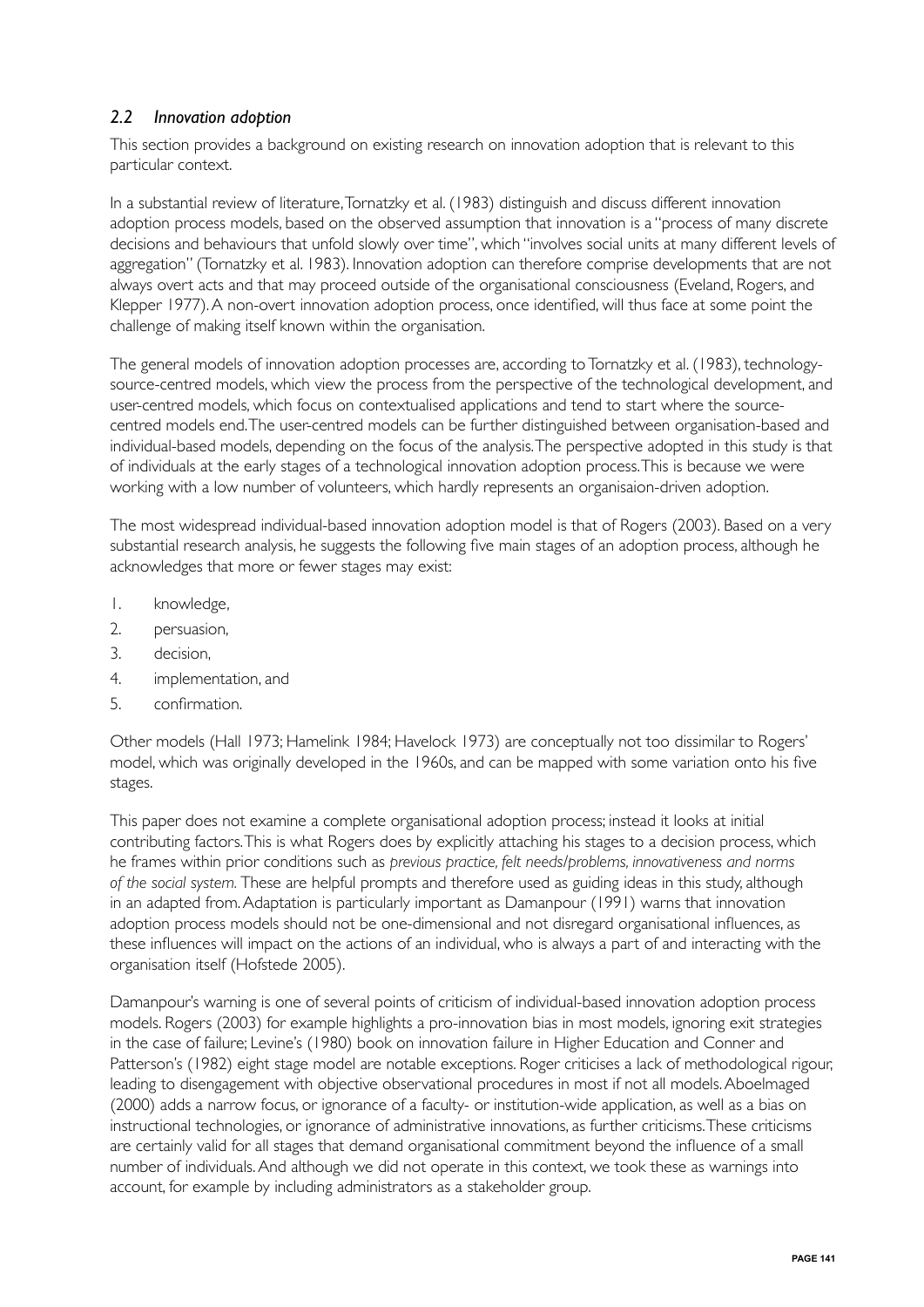Finally, we looked at Fowler and Scott's (2007) Users and Innovation Development Model (UIDM), which represents a bridge between user-centred and technology-source-centred models. This model's cyclical nature and comprehensive guidelines appeared to meet our project's methodological needs, so we incorporated its phases into our project and synthesised its ideas with those from the innovation models above to create our own framework.

## *2.3 Custom innovation adoption framework*

For our framework, we used a STAIRS metaphor, which doubles as an acronym to highlight the involvement of different stakeholders: students, teachers, administrators, innovators, researchers, and support staff. The framework is based on four stages as explained below.

## *2.3.1 The Gap*



The lecturer and student are separated by a technology gap. Whilst each might be happy using some forms of technology, such as office applications for the lecturer and social networks for the student, these different tools do not allow them to benefit from the potential to collaborate, communicate or co-ordinate. The labels Lecturer and Student can be exchanged to Researcher, Administrator, or any other role, depending on the context.

 *Figure 2. Steps*

## *2.3.2 Steps*

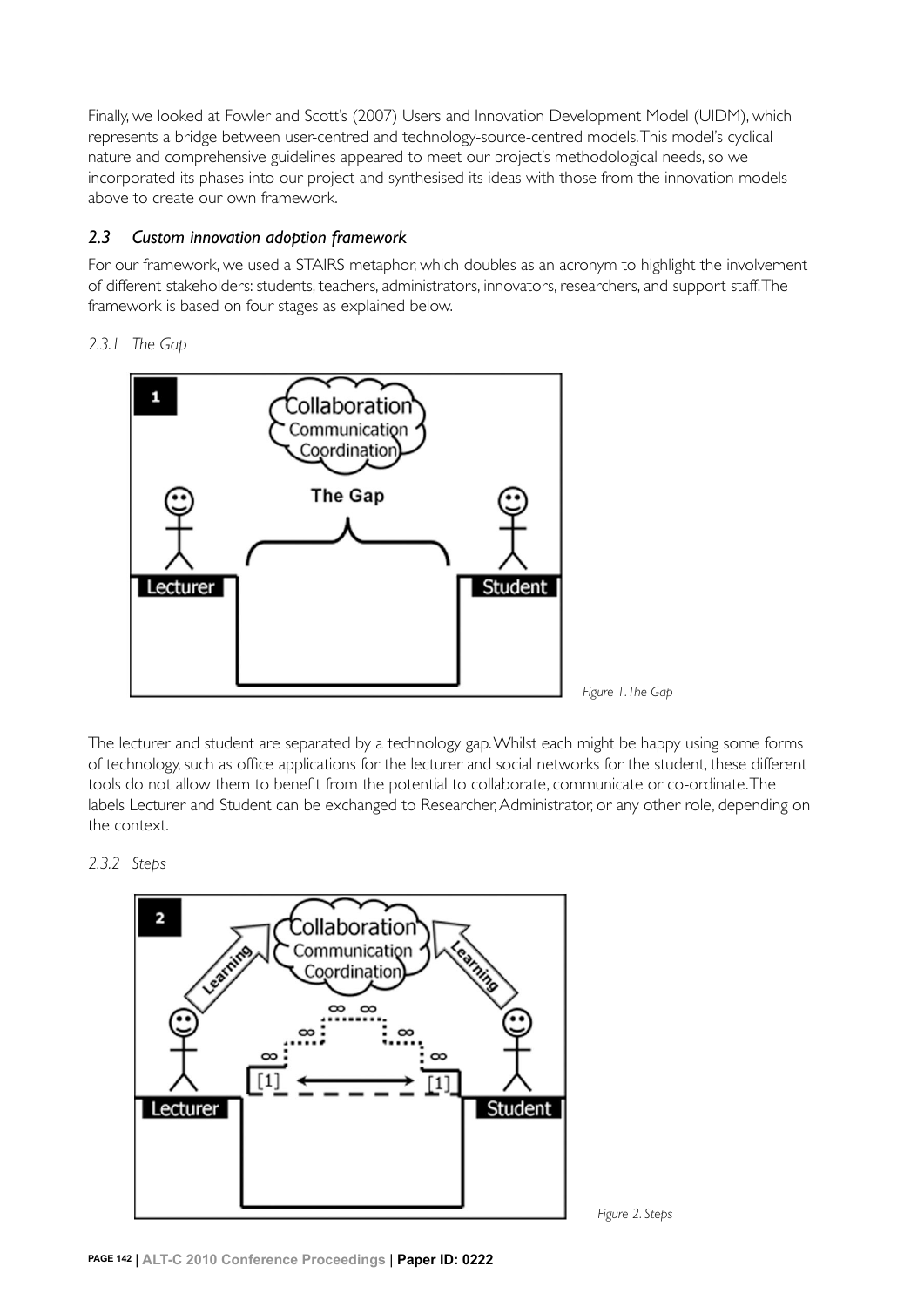The initial step for each user should be small to ease the transition towards new collaboration processes, which makes some demands on the technology. The learning arrows represent the new potential to learn how to collaborate, communicate and co-ordinate whilst the horizontal arrow depicts the opportunity to bring users with different skills and understandings closer together through technology.

The figure of eight on each step indicates that this progression uses the iterative UIDM model to build on existing understanding of the users to help identify the appropriate technologies to make this progression.



## *2.3.3 Development*



By encouraging users to take small development steps, we aim to encourage users and thus enable them to take the next steps with collaborative technologies, building on previous experience. For example, a user who has started to work with Google Docs is likely to feel more confident to take the next step in using other technologies, for example wikis.

#### *2.3.4 Institutional Integration*





The final support mechanism for this project is the engagement of a wider spectrum of institutional stakeholders. This includes engaging the support departments within each of the institutions to adopt the technology on an institutional level. The pillar above represents the institutional integration and signifies sustainable use of the technology.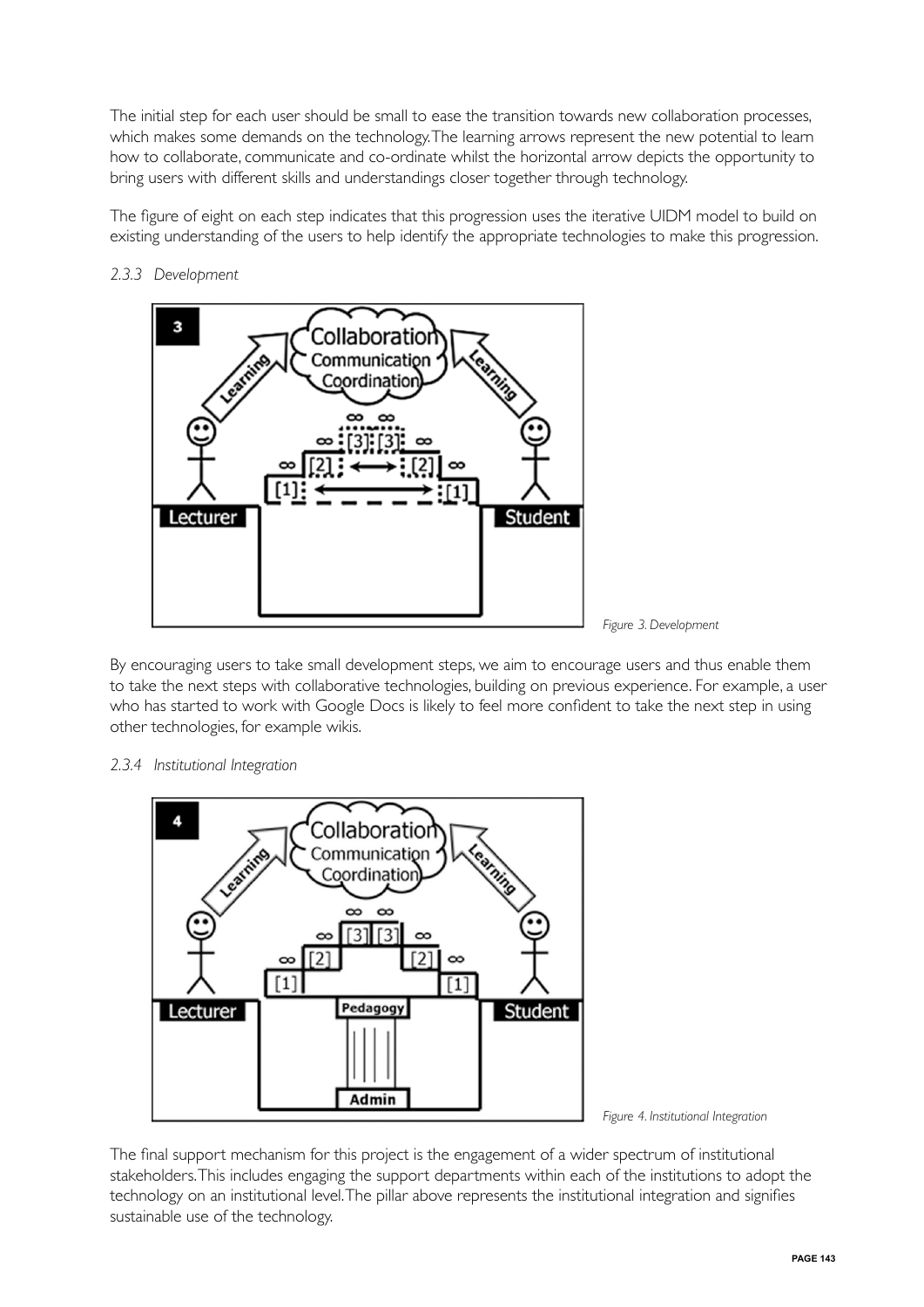## **3. Methods**

The work in this project was organised into five main phases, which are briefly described below to provide context. This paper, though, focuses on the evaluative aspects of our adoption framework, for which most other data collected during the project has only indirect relevance. The five project phases were:

- 1. Background research: A large-scale institutional questionnaire survey to learn about technology use by different stakeholder groups.
- 2. Technological development: Small developments integrated Google Docs into our Virtual Learning Environment.
- 3. Demonstrator pilots: Seven independent pilots across six institutions represented individual smallscale adoptions and formed the core of the project.
- 4. Evaluation: Pre-pilot interviews, continuous engagement with the pilots, and post-pilot questionnaires and interviews provided us with a rich set of data.
- 5. Dissemination: A comprehensive dissemination strategy was also used to raise awareness and trigger post-project adoption.

Pilot leaders were identified by learning technologists across institutions and participated on a voluntary basis. We aimed to involve all partner institutions and relevant stakeholder groups and ran the following seven pilots:

| Pilot        | Institution                                       | <b>Description</b>                                                                                                                                                                                                          |
|--------------|---------------------------------------------------|-----------------------------------------------------------------------------------------------------------------------------------------------------------------------------------------------------------------------------|
| A            | Royal Veterinary College (RVC)                    | <b>RVC AHEMS Reviews</b><br>First year veterinary students created and edited among<br>themselves a database of farm placements to share their<br>experiences.                                                              |
| B            | Royal Veterinary College (RVC)                    | RVC Library Spreadsheets<br>Library staff created a database for book suggestions and<br>orders. All students and staff at two campuses were asked<br>to contribute.                                                        |
| $\mathsf{C}$ | London International<br>Development Centre (LIDC) | LIDC Membership<br>Administrators built up a shareable database of academics<br>working in the area of international development.                                                                                           |
| D            | School of Oriental and Asian<br>Studies (SOAS)    | RSS Portal<br>PhD students created a Research Students' Society (RSS)<br>portal for the SOAS website to help with their research<br>and planning by collaboratively compiling information for<br>different research stages. |
| E            | The School of Pharmacy                            | Medicine's Profile Exercise<br>First year students created, edited and shared group<br>information on drug variables as a part of a mandatory<br>exercise                                                                   |
| F            | <b>Birkbeck College</b>                           | Easy PC Learning<br>Lecturers and Biology students explored new ways of<br>collating data in real time to carry out collaborative<br>learning.                                                                              |
| G            | London Knowledge Lab                              | Collaborative Research Environment<br>Researchers built internal and external team websites to<br>collaborate on research projects.                                                                                         |

*Table 1. Demonstrator pilots*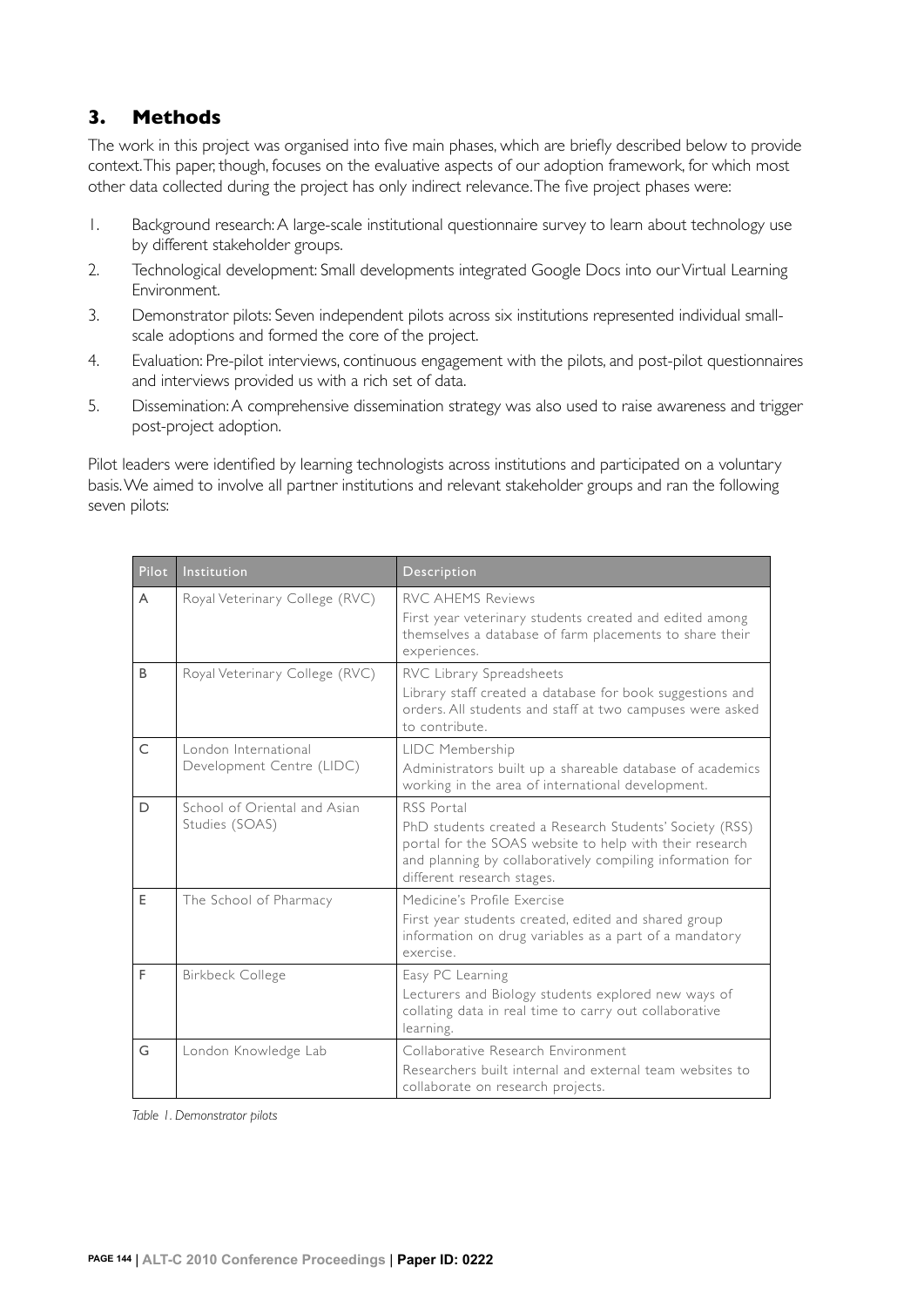To evaluate the suitability of our adoption framework, we interviewed the pilot leaders of the six pilots A to F and reviewed the use of the technology for pilot G through usage statistics. The analysis of the data focused on two broad areas. Firstly, we were looking for evidence statements related to functionality, management, and experience. Secondly, we asked the pilot leaders directly about the suitability of our adoption framework, which was introduced to them before the start of the pilots. In addition to this, general satisfaction and usage levels were occasionally used for triangulation purposes.

## **4. Discussion**

The first part of this discussion briefly presents some user responses to the technology, and the second part reviews our adoption framework in light of feedback from our users.

#### *4.1 Response to the technology*

All the pilot leaders regarded their pilots as being successful and would repeat their pilot or keep it going. However, a greater measure of success was evident in how all interviewed were more positive about using collaborative technology: users were either prepared to consider other collaborative technologies or to improve other areas where they could be made applicable.

Actual success factors can be grouped into four categories:

- 1. Engagement with new technologies
- 2. Better content understanding
- 3. Higher efficiency
- 4. Idea generator

#### *4.1.1 Engagement with new technologies*

While none of the pilot leaders had prior experiences with Google Docs, they all reported that the cross over to Google Docs was an easy transition. Some of the pilot leaders commented about the lack of features in comparison to their desktop application, but also were more interested in how the technology could help the process, not in the actual technology itself. In this regard the collaborative nature of Google Documents exceeded their expectations.

Even though our pilots had different requirements, pilot leaders reported that the tool met most of them. All pilots highlighted ease of access as a key feature and outcome, as well as location-independent access of the data. In this respect, the tool was preferred to existing institutional services, such as network drives as plain storage for data to be used with client-based local applications. Five of the seven pilots wanted the ability for multiple individuals to access and edit a document at the same time, a functionality they did not have access to before. Consequently, the tool was regarded as excellent for collaboration, with 83% out of 150 student participants of pilot E wanting to use the tool again for collaborative writing.

#### *4.1.2 Better content understanding*

We were initially surprised to find that pilot leaders in pilots A, D, E and F reported a number of successes in relation to student learning, especially in pilots A and E, where the same activity was simply transferred from face-to-face to online, with only very minor changes in the activity design. In the case of pilot A, the style, immediacy and ease of access of the reporting created by the technology encouraged students to be less guarded about their experience reports on placements and allowed staff to understand and identify teaching needs that were not previously regarded as a learning issue. In pilot E, submitted work showed a deeper level of understanding about the role of pharmacy, which was also a result of better group work: in the face-to-face mode, it was sometimes left to one person in a group to do the work, whereas online, all students were contributing.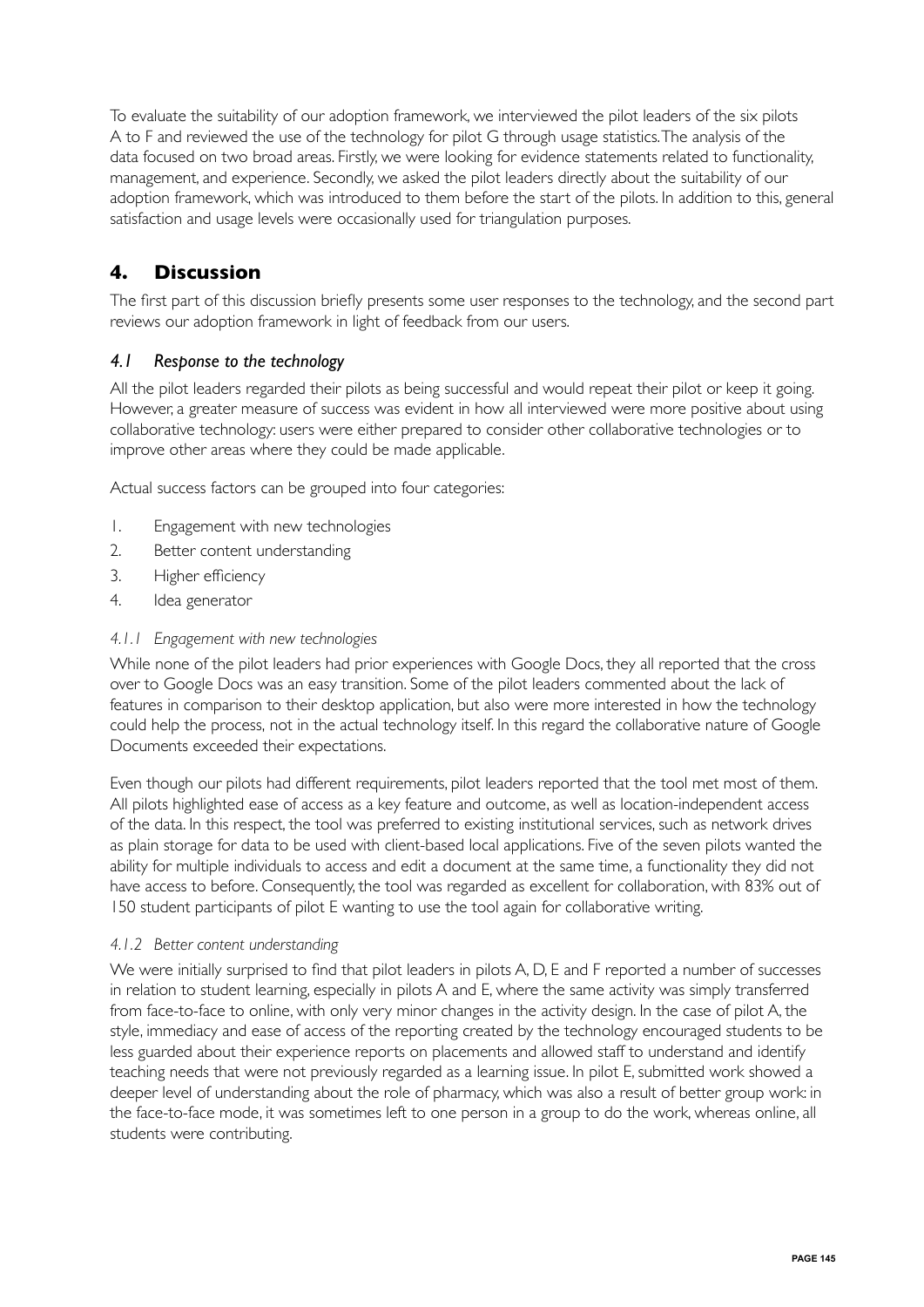While the improvements are attributable to the technology, the potential to achieve similar levels of engagement and understandings was there before and could probably have been unleashed by different tutor interventions. But technological factors fulfilled some of these functions; therefore it can be argued that, even though the tool may not directly facilitate learning per se, it helps optimise the conditions for learning to occur.

#### *4.1.3 Higher efficiency*

Pilot participants reported that the use of the tool resulted in general reflections of their work processes. This is a typical function of any change, for example a change of teaching methods: changes force people to rethink their approaches and make conscious decisions. The success factor that technology can offer is efficiency, i.e. the identification of more productive processes.

Some efficiency gains can indeed be attributed to the technology. In pilot F as an example, the tool allowed students to edit a common document directly at the time of data collection instead of in between lessons, resulting in substantial time-saving and an instantaneousness that did not exist before. The other pilots reported that the collaborative features allowed them to distribute tasks more easily, and that less work on managing individual contributions was required.

#### *4.1.4 Idea generator*

Our pilot participants, both pilot leaders and students or other stakeholders, came up with new ideas how to use the tool under investigation or which tool to tackle next. The process of getting to know a new tool triggered a range of ideas that can be grouped under the following headings:

- future developments and further refinements of the current pilot;
- use of Google Docs for other things;
- use of other Web 2.0 tools;
- dissemination and encouraging other staff members to use the tool.

The fact that all pilot leaders had thoughts about new possibilities is a clear indication that they had been happy enough with their current experience to consider taking it further forward and to also consider alternative applications. In relation to our adoption framework, this appears to confirm the suitability of our small step approach, although the exact nature of the steps is debatable, in the light of the data below.

## *4.2 Review of the STAIRS adoption framework*

It was very noticeable from responses that although pilot leaders had been informed of our STAIRS framework, they had not really considered it for their original pilot design. This was not entirely unexpected, as the overall project staff were the main users of the framework and used it to engineer the pilots and guide them in the spirit of the framework. The pilot leader feedback, however, is invaluable in determining whether or not the ideas of the framework were reflecting the pilot experiences appropriately. We therefore asked pilot leaders to comment on all four stages of our STAIRS framework.

## *4.2.1 The gap*

All leaders were able to identify a gap or gaps that their pilot had been able to bridge, but the true nature of the gap or gaps were only identified in hindsight. Using the technology gap as an example at the start of the demonstrator pilots appears to have been confusing and forced some individuals into a mindset.

Pilots B, F and G did not find the gap concept helpful or applicable. They felt that any gap between users would be an artificially constructed idea: they focused more on the functional components of the technology as opposed to concentrating on differences in skills. The other four pilots found the gap concept quite appropriate, although interpretations as to what the gaps were that needed bridging were very diverse.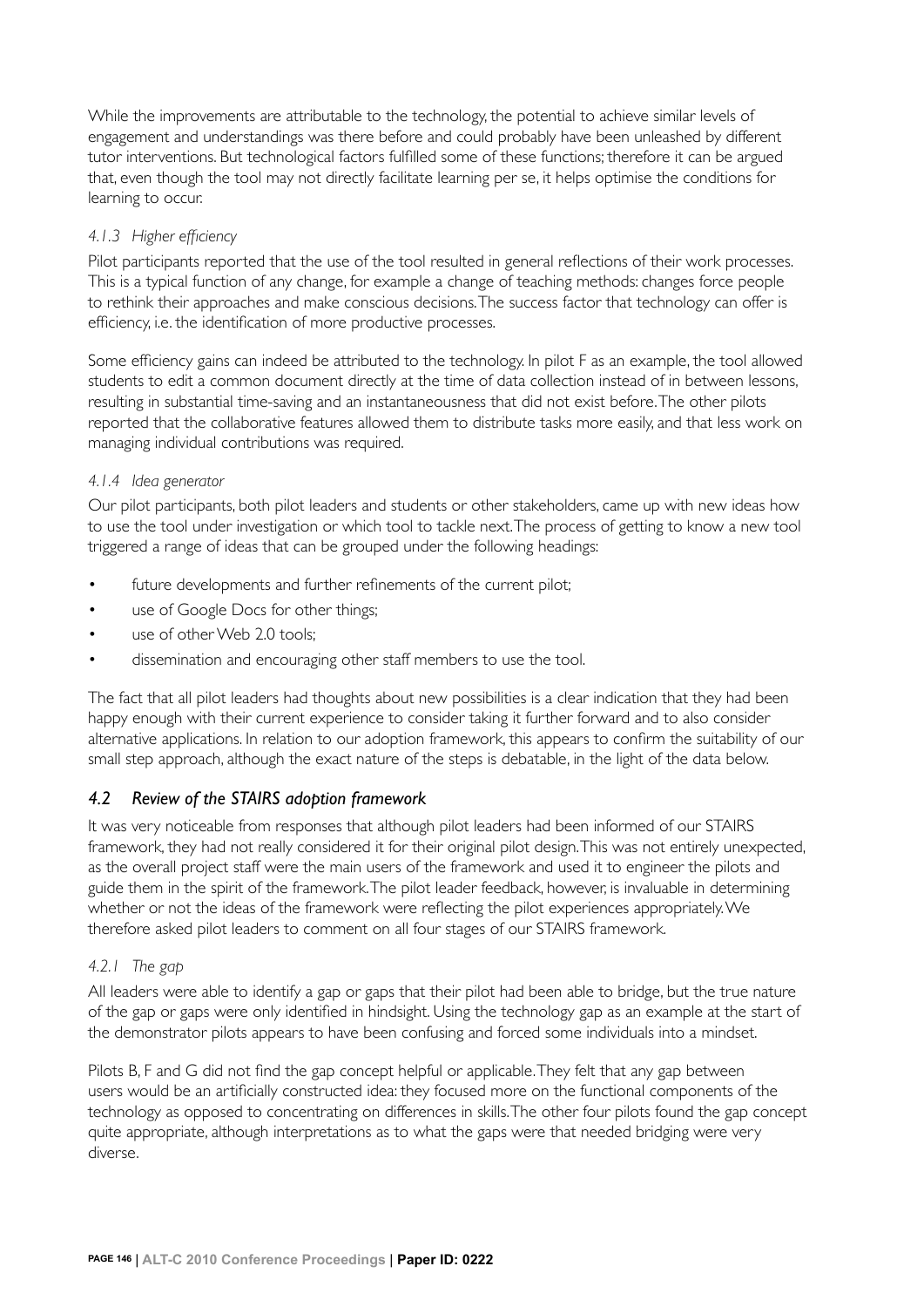This shows that our initial concept of attempting to bridge a skills gap with technology was too naïve for the various contexts of our pilots. Replacing the gap metaphor with more abstract *needs* or *purpose* concepts would be more applicable and, most importantly, more flexible, as all of our pilots had very different requirements. The concept of *addressing needs* would have worked for all pilots, including those who did not identify a gap, but used technology to improve their practices, and thus reach higher levels, which begs the question whether the step concept was appropriate.

## *4.2.2 The Steps*

All pilots found the concept of *steps* and *stepping up* useful. Google Docs was perceived as a first small step, as it was relatively simple, so that everybody could use it and move to the next step of being collaborative. However, a comment by pilot leader D neatly summarises the fact that the steps aspect of the STAIRS framework is not limited to keeping the technology simple:

 *"... the steps model can work but it's not just one set of steps. There are many different sets of steps for many people according to their aims."*

This lecturer thus calls for a flexible definition of steps. None of the pilots however saw the step concept in a wider innovation adoption context and preferred to relate the steps concept to personal development goals. Yet the appeal of the small step concept as a whole can be useful for taking away fear of innovation and change by making the new tools less daunting – steps are digested more easily than leaps.

#### *4.2.3 Development*

The development concept was the strongest point of our metaphor. The ease of use of the new tool encouraged participants, including students, to engage further: not only were they interested in using the same tool in the future, but a significant number of students, about every eighth, spontaneously used other Google Docs or similar applications.

However, pilot leaders and, to a lesser degree, other participants expressed the desire to be shown how the technology can be used to help them in new ways. This emphasizes the need for staff in learning technology or learning and teaching support roles. The time investment from such staff need not be high and can certainly be streamlined by running group sessions or producing best practice examples, but the availability of staff who understand lecturer needs, can suggest solutions and provide inspiration is crucial.

#### *4.2.4 Institutional integration*

The issue of institutional integration uncovered some strong opinions. Three pilot leaders, only one of them with more advanced technical skills, reported that institutionally provided tools were sometimes not appropriate for the tasks at hand, and they occasionally infringed institutional policies to access tools that met their needs. Such behaviour puts institutions under pressure to provide services that meet the purpose and to regularly review their policies in order to balance the needs of staff with technological requirements which can be perceived as restrictive.

Overall, the use of Google Docs was in line with institutional policies. One of the main issues was the availability of support: for the duration of the project, our team provided ample support to staff and students. Support beyond the project, though, depended on the willingness of technical support staff or learning technologists, with the exception of one institution, which was in the process of adopting Google Apps across the whole organisation. For this institution, our project provided the first step towards a full roll-out of the Google Docs component.

Pilot G went a different route and implemented Google Apps as a department initiative for 90 staff members. The take-up was swift and healthy, even though sustainable support has not been implemented into the departmental plan to date. Yet low administrative requirements, exemption from product charges as an educational institution, and the ease of use of the technology helped this department establish a collaborative research environment service that is now used on a regular basis, thus providing evidence that some adoptions of modern cloud-based technologies, where application services are hosted on external as opposed to institutional servers, can be realised on a small scale, complementing core institutional services.